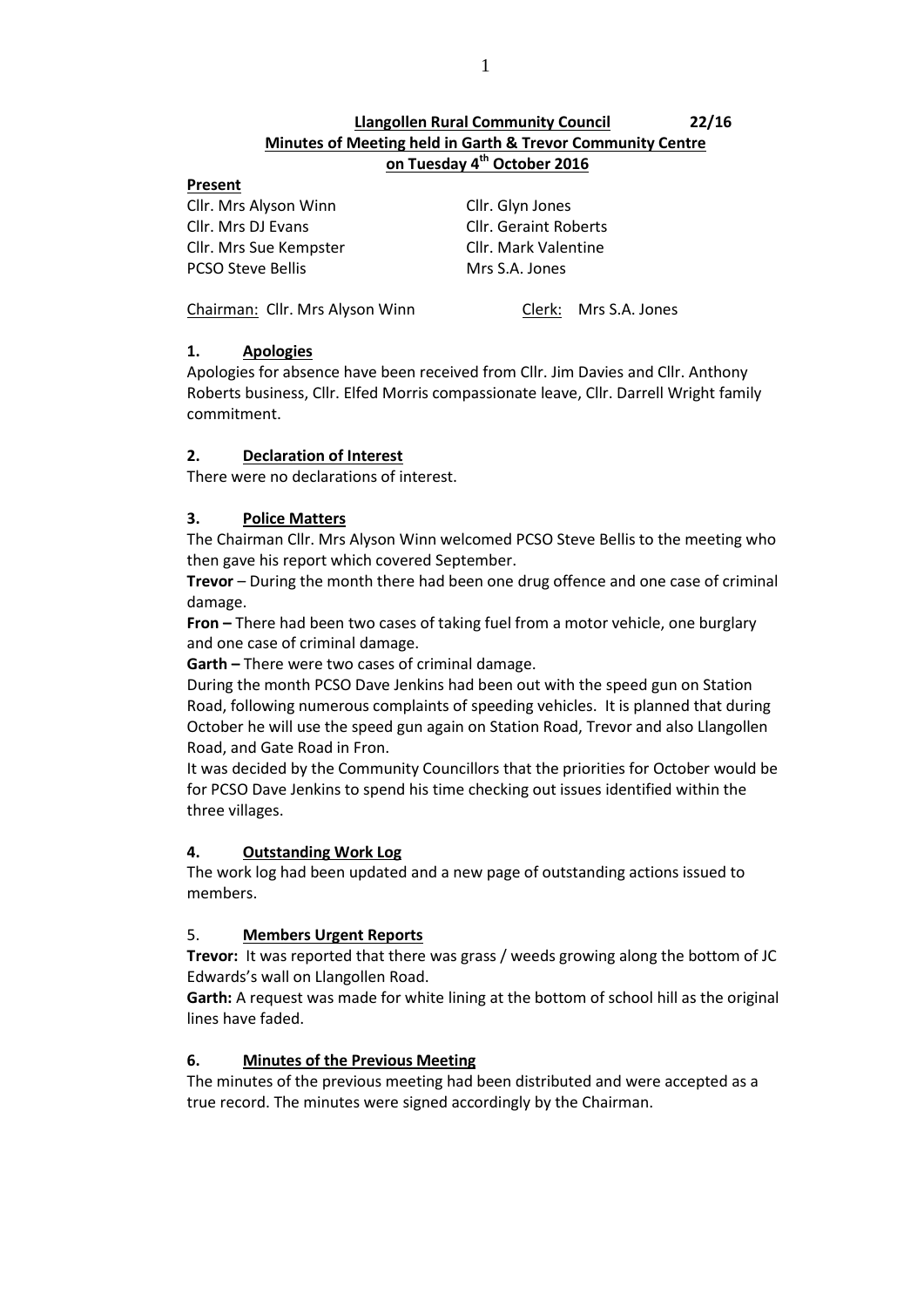## **7. Matters Arising from the Minutes 23/16**

A question was raised in September about the shop on the A5, was it to be let for residential or commercial use. The Clerk contacted the letting Agency and they stated that the property was to be let for commercial use.

There has been no response to date from the Welsh Assembly Government about vehicles parked on the island by the toilets in Froncysyllte.

## **8. Planning**

## **Planning Applications:**

Rear single storey extension, conversion of existing outbuilding to be linked to the new extension and part demolition, reconstruction of existing stone outbuilding to form new raised terrace.

## **Fern Villa, Llangollen Road, Acrefair P/2016/0889**

There was no objection to the above application.

## **Certificates of Decision:**

Amendment to previous planning permission to reduce the size of garage and workshop (9.0m wide & 2.4m high) with mono pitch roof and to relocate to northwest boundary.

## **2 Cromwell Terrace, Garth Road, Garth P/2016/0736 - Granted**

## **9. Correspondence**

## **E.Mail:**

C/Cllr. Pat Jeffares reporting a number of street lights that are not working. C/Cllr. Pat Jeffares regarding the problems with coaches parking at Fron Basin.

C/Cllr. Pat Jeffares about the fence on the old railway line in Trevor.

C/Cllr. Pat Jeffares about graffiti on the Aqueduct.

Cllr. Alyson Winn regarding the meeting held about The Oaks playground with Carla Hughes and Martin Howarth.

North Wales fire & rescue – affordable fire and rescue services for North Wales. The 2018 Review of parliamentary constituencies in Wales – The initial process. Our Picturesque Landscape – Ty Mawr Country Park 4/10/16

#### **Wrexham County Borough Council:**

Wrexham Town & Community Forum next meeting 8/12/16 Key Stakeholder survey and workshop 12/10/16

## **General:**

Ysgol Y Garth Brad Pearce, Dinas Bran School

## **Receipts:**

Mr PJ Ankers,Steve Davies Peter Green Groundcare Seion Chapel, Capel Y Groes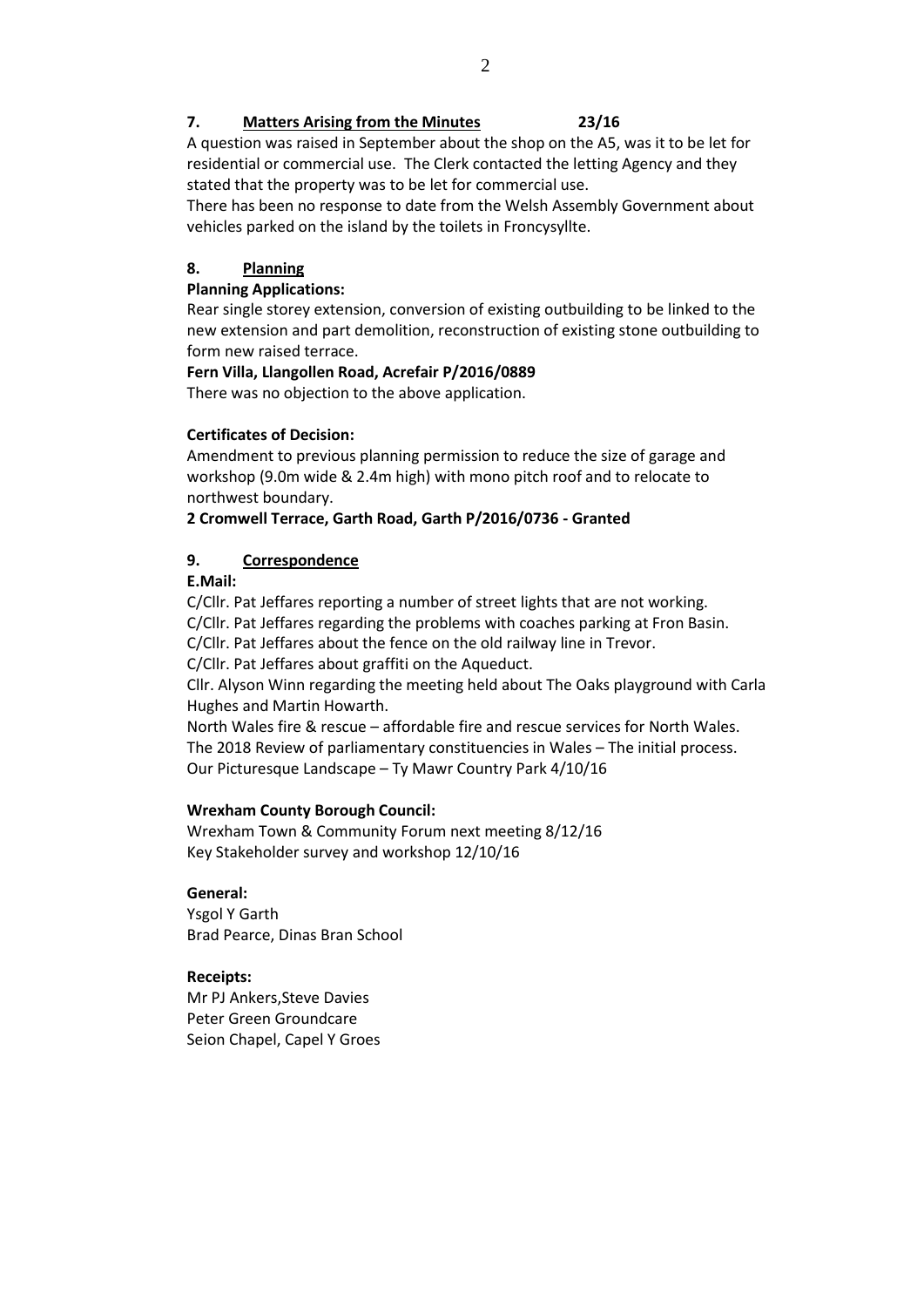#### **10. Leasing of Playgrounds 24/16**

The leases on the play-areas at Froncysyllte Community Centre and The Oaks have now been confirmed and accepted by the Land Registry Office.

## **11. Footpaths & Roadways**

There is a broken stile at the top of the Oerog, Bryn Oerog side of the roadway. The Clerk to contact Wrexham County Borough Council.

# **12. Projects 2015/2016**

Following a letter from the Head teacher at Garth School it was proposed and agreed by all to give the School £2,000 out of the Garth & Trevor project fund. This will ensure that the school has a secure entrance.

# **13. Meetings / Training**

Cllr. Mrs Alyson Winn and Cllr. Mrs Sue Kempster had attended a consultation meeting organised by The Area of Outstanding Beauty (AONB) Pictures Landscape.

# **14. Noddfa Cemetery Report**

Nothing to report.

# **15. Playgrounds including Garth Playground**

Work on the refurbishment of the play-area in Garth started on the  $13<sup>th</sup>$  September and it was stated that the contractors have to date, done a good job. The goalposts have been moved and there will be new picnic benches installed by the entrance. Delivery of the zip wire equipment has been delayed. However the playground should be completed by the end of October.

At The Oaks, it was decided to repair the wet pour surface as it was lifting in places. This has now been done and is much better. Wrexham County Borough Council have confirmed that there was £15,000 in the Section 106 fund and that the cost of the repair to the wet pour surface will come out of this money. It has been decided to buy some extra equipment for the play area in The Oaks, Trevor, with the balance of the Section 106 fund.

A number of issues were raised in the Annual Inspection Report regarding re-seeding in all the play-areas; these will all be attended to during the winter months.

## **16. Newsletter**

The deadline for the newsletter is Tuesday  $8<sup>th</sup>$  November. The Clerk stated that she would write to the schools to ask for their input into the newsletter; and to enquire with Cllr. Elfed Morris about the Father Christmas float.

# **17. Garden Competition**

The Best Kept Garden presentation evening was held on the  $8<sup>th</sup>$  September in the Garth & Trevor Community Centre. All agreed that it was a very enjoyable evening.